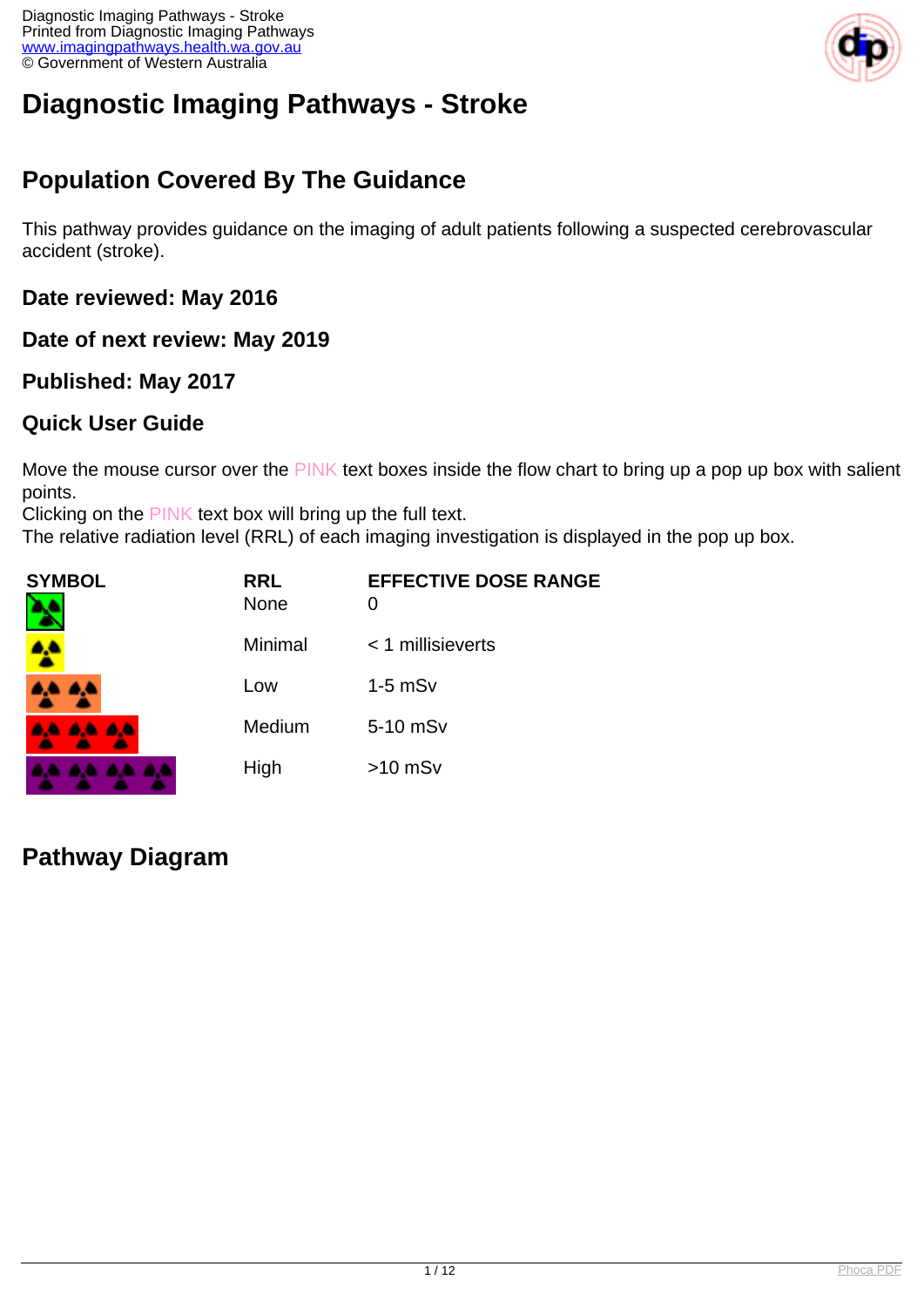#### Diagnostic Imaging Pathways - Stroke Printed from Diagnostic Imaging Pathways [www.imagingpathways.health.wa.gov.au](http://www.imagingpathways.health.wa.gov.au/) © Government of Western Australia



# **Image Gallery**

Note: These images open in a new page



Image 1a (Computed Tomography): Acute ischaemic stroke in the right middle cerebral artery territory (arrow).

#### **1b Ischaemic Stroke**

Image 1b : Post-mortem specimen ( of a different patient) showing embolic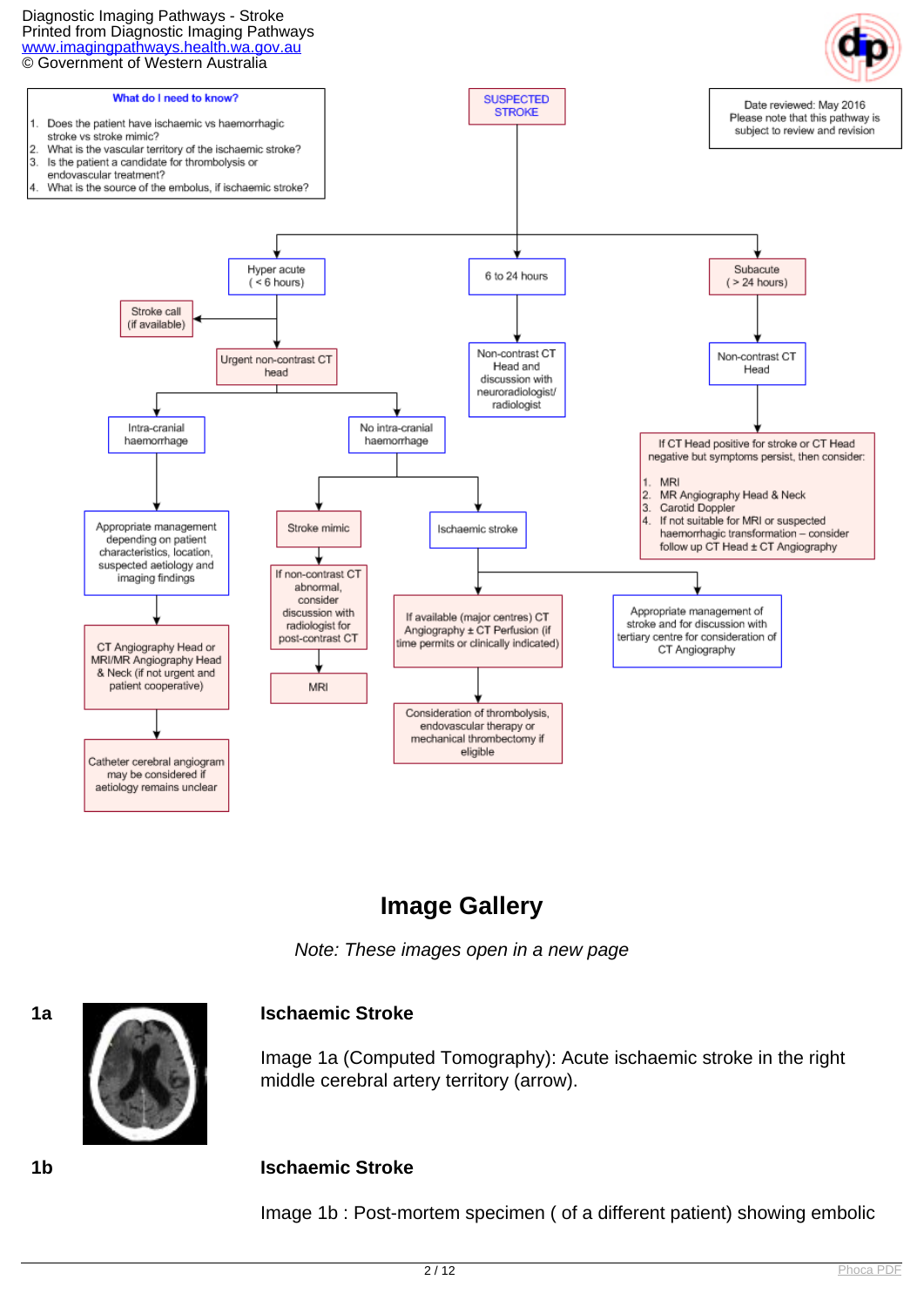Diagnostic Imaging Pathways - Stroke Printed from Diagnostic Imaging Pathways [www.imagingpathways.health.wa.gov.au](http://www.imagingpathways.health.wa.gov.au/) © Government of Western Australia









#### **2 Ischaemic Stroke**

Image 2 (Computed Tomography): Acute ischaemic stroke in the right posterior inferior cerebellar artery territory (arrow) with compression of the fourth ventricle.

#### **3 Haemorrhagic Stroke**

Image 3 (Computed Tomography): Acute intracranial haemorrhage secondary to a ruptured left arteriovenous malformation (AVM).



#### **4 Haemorrhagic Stroke**

Image 4 : Post-mortem specimen showing a hypertensive intracerebral haemorrhage in the region of the left thalamus and extending into the lateral ventricles.



Image 5 : Post-mortem specimen showing an old cystic infarct in the left middle cerebral artery territory. Old infarcts appear as cystic spaces of varying size, depending on the size of the artery occluded (an old infarct undergoes liquefactive necrosis and may become a fluid-filled cyst).

#### **6 Dense MCA Sign**

Image 6: Non-contrast CT head demonstrates dense M1 segment of middle cerebral artery (MCA) [arrow] on the left side. Dense MCA reflects a thrombus causing occlusion of left M1 segment of MCA.

#### **7 Occluded left M1 MCA**

Image 7: CT Angiogram of head and neck demonstrates occlusion of M1 segment of left middle cerebral artery secondary to thrombus.



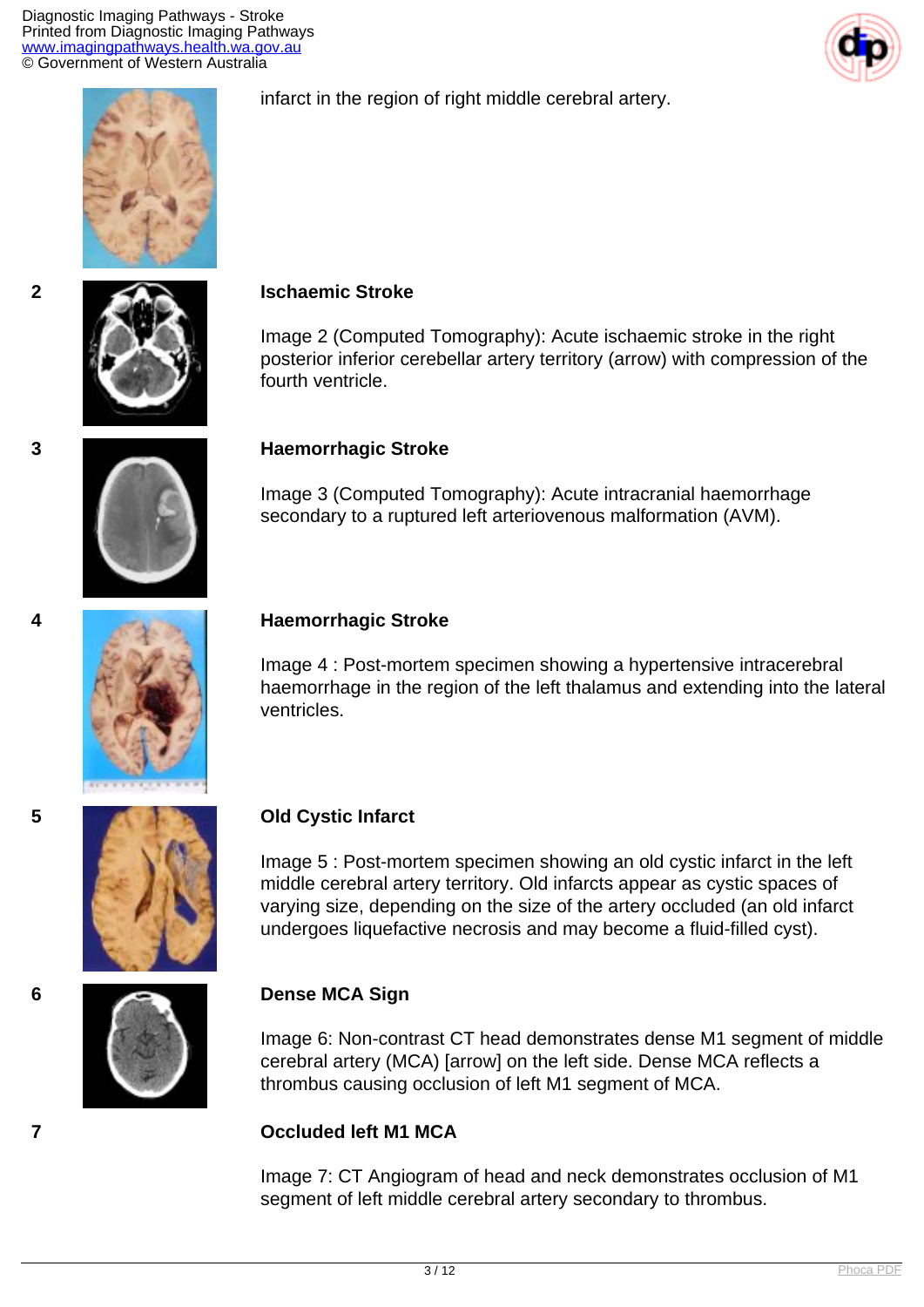Diagnostic Imaging Pathways - Stroke Printed from Diagnostic Imaging Pathways [www.imagingpathways.health.wa.gov.au](http://www.imagingpathways.health.wa.gov.au/) © Government of Western Australia







#### **8a Occluded left M1 MCA**

Image 8a: Catheter Cerebral Angiogram (Digital Subtraction Angiogram) demonstrates no blood flow through occluded left M1 middle cerebral artery prior to mechanical thrombectomy.

### **8b Recanalisation of left MCA**

Image 8b: Catheter Cerebral Angiogram in same patient as image 8a demonstrating recanalization of left MCA and restoration of blood flow after mechanical thrombectomy.

# **Teaching Points**

- Imaging in the setting of suspected stroke serves a number of purposes
	- To distinguish between haemorrhagic and ischaemic stroke
	- To determine vascular territory of stroke and location and extent of intravascular clot
	- To determine presence and extent of ischaemic core and penumbra
	- To determine aetiology of the stroke
	- To identify alternative causes of clinical symptoms
- A non-contrast CT is the initial imaging modality of choice in suspected stroke. The main value of CT in the acute setting is to exclude haemorrhage or tumour
- Further imaging is dictated by the clinical situation and includes CTA (CT Angiogram) +/- CTP (CT Perfusion) depending on resources and expertise available. CTA/CTP should can be performed while recombinant tissue plasminogen activator (rtPA) is being prepared and should not delay the administration of recombinant tissue plasminogen activator
- For patients who are outside the time window for acute reperfusion therapies [ > 4.5 hours at sites where only IV recombinant tissue plasminogen activator (rtPA) is being considered; > 8hours at sites where endovascular therapy is considered] and for patients with Transient Ischaemic Attack (TIA) , emphasis is on secondary prevention and their imaging work-up should be focused on vascular imaging (MRA or Carotid Doppler or CTA) to assess carotid arteries as a possible source of emboli with secondary prevention in mind. If MRA is obtained, DWI, T1, T2 sequences should be performed as well at the same time

# **Computed Tomography**

- A non-contrast CT is the initial imaging modality of choice for the patient with suspected stroke and should be done as soon as possible (24hrs at the latest)
- CT in the setting of suspected stroke serves a number of purposes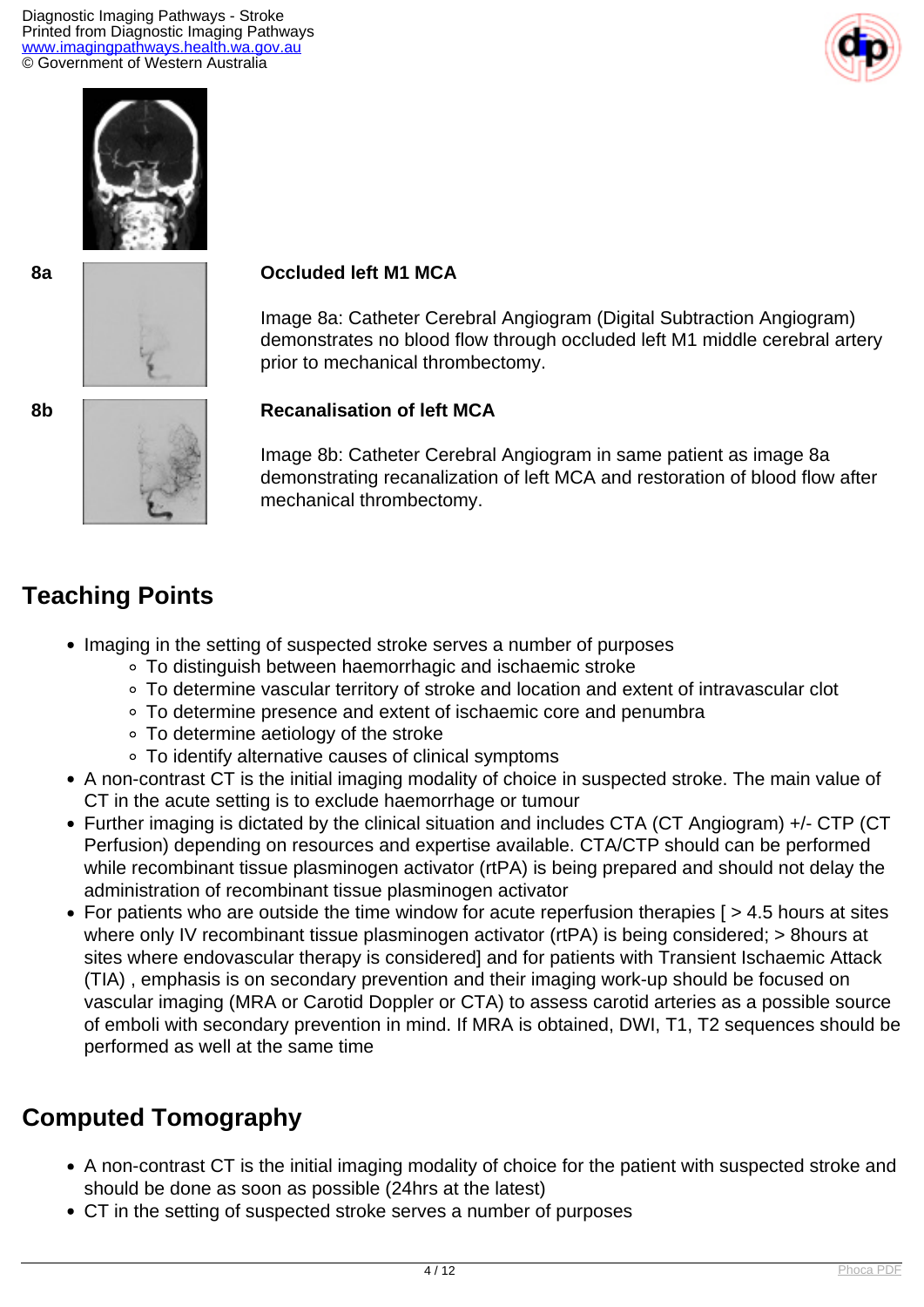

- To distinguish between haemorrhagic and ischaemic stroke
- To determine vascular territory of stroke and location and extent of intravascular clot
- To determine presence and extent of "ischaemic core" and "penumbra"
- To determine aetiology of the stroke
- To identify the alternative causes of clinical symptoms
- A normal CT does not exclude a stroke
	- In as little as 31% of CT scans, early changes within 3 hours of ischaemic stroke are visible [1](index.php/imaging-pathways/neurological/stroke?tab=References#1)
	- The early CT signs of stroke may be subtle and difficult to detect even for experienced clinicians [2, 3](index.php/imaging-pathways/neurological/stroke?tab=References#2)
	- Approximately 90% of patients with a large cortical infarct will have visible changes on CT by 48 hours [4](index.php/imaging-pathways/neurological/stroke?tab=References#4)
- Signs of infarction include [5-7,](index.php/imaging-pathways/neurological/stroke?tab=References#5) [8](index.php/imaging-pathways/neurological/stroke?tab=References#8)
	- Parenchymal hypodensity
	- Loss of grey/white differentiation
	- Effacement of cortical sulci
	- Local mass effect
	- Loss of the insular ribbon
	- Obscuration of the lentiform nucleus
	- Hyperdense middle or other cerebral artery
- Advantages
	- Widely available and less expensive than MRI
	- Excellent sensitivity for detecting acute haemorrhage [9](index.php/imaging-pathways/neurological/stroke?tab=References#9)
- Disadvantages
	- $\circ$  Less sensitive than DWI for the detection of acute ischaemia within first 12 hours [9](index.php/imaging-pathways/neurological/stroke?tab=References#9)
	- $\circ$  lonizing radiation this may be of significance in younger patients

# **Contrast Enhanced CT Head (CECT)**

- CECT Head is the first line investigation when a stroke mimic is suspected to the cause of a clinical stroke-like presentation
- Useful to rule out following conditions
	- Arteriovenous malformation (AVM)
	- Intracranial abscess
	- Intracranial tumours
- No added advantage to non-contrast enhanced CT Head in ischaemic stroke
- Advantages:
	- Widely available
	- Less expensive than MRI
	- Can be used for patients not suitable for MRI
- Disadvantages:
	- $\circ$  lonising radiation this may be of significance in younger patients
	- Less sensitive than MRI
	- Not suitable for patients allergic to iodine based contrast and in renal impairment

## **Magnetic Resonance Imaging**

MRI involves static magnetic field and non-ionizing radiation to acquire diagnostic images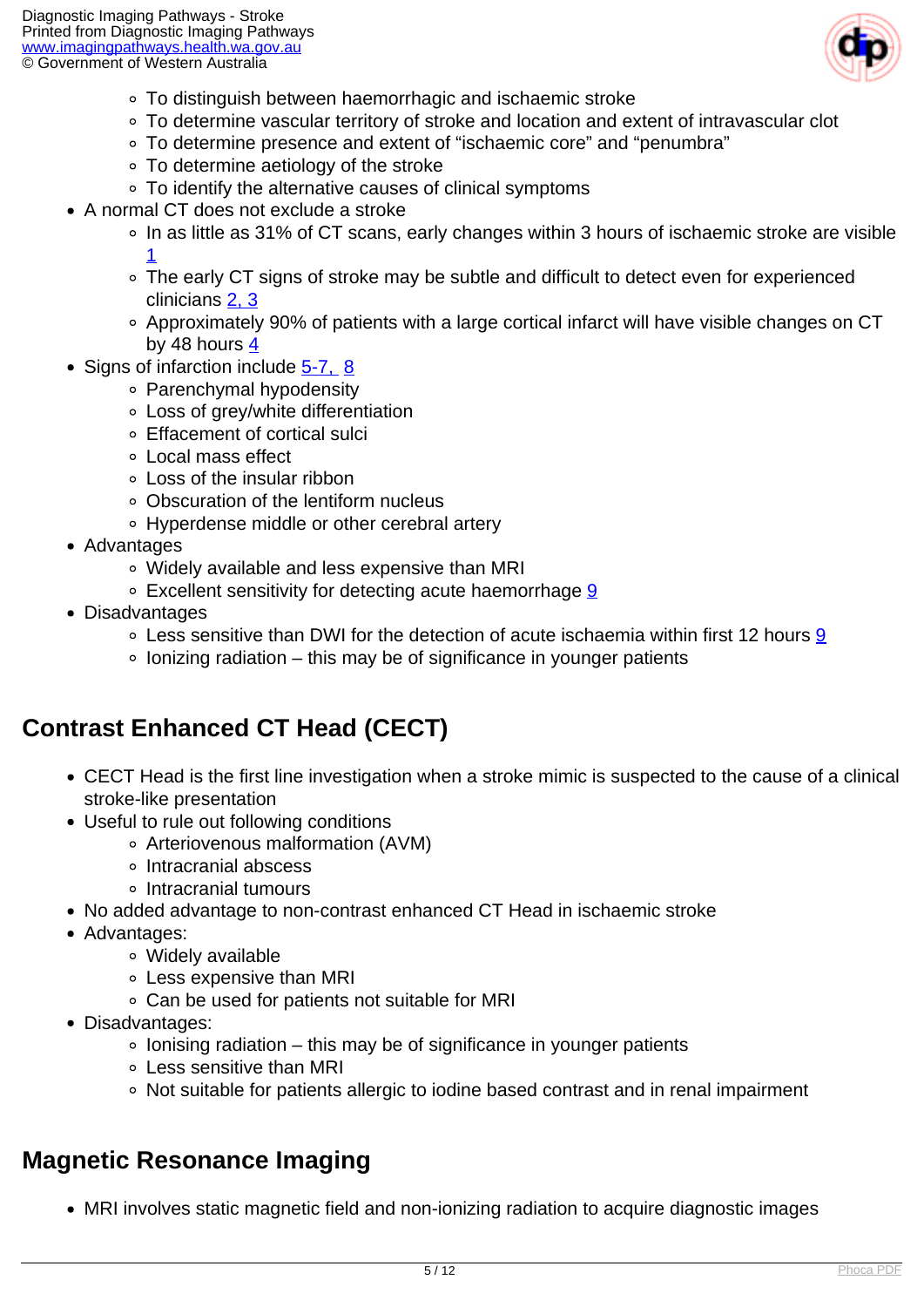- MRI is ideal for soft tissue imaging like Brain and Spine
- Advantages:
	- Does not involve ionising radiation
	- Superior soft tissue contrast and hence better yield than CT
- Disadvantages:
	- Limited availability
	- Longer acquisition time
	- Not suitable for patients with metal implants or foreign body

# **Computed Tomography Angiography (CTA)**

- Non-invasive imaging modality for demonstrating vascular anatomy, with greater than 90% sensitivity for depiction of cerebral aneurysms greater than 3mm in size [10](index.php/imaging-pathways/neurological/stroke?tab=References#10)
- Is a fast, thin section examination that utilises a time-optimised bolus of intravenous contrast to opacify blood vessels
- With modern multi-slice CT scanners, the region from the common carotid arteries up to the circle of Willis can be covered in less than 20 seconds [11](index.php/imaging-pathways/neurological/stroke?tab=References#11)
- The sensitivity and specificity of CTA for trunk occlusions of the circle of Willis has varied from 83-100% and 99-100% respectively in comparison to digital subtraction angiography [12-16](index.php/imaging-pathways/neurological/stroke?tab=References#12)
- Although CTA may be performed to identify the level of the occlusion, it is not a prerequisite to IV thrombolysis according to current national guidelines [17](index.php/imaging-pathways/neurological/stroke?tab=References#17)
- If the patient is eligible for thrombolysis therapy, acquisition of CT Angiography or CT Perfusion should not delay the administration of IV recombinant tissue plasminogen activator [18-20](index.php/imaging-pathways/neurological/stroke?tab=References#18)
- CTA is essential for planning of Mechanical Thrombectomy; and anatomical variations, arterial loops and angulated origins of arteries can be identified and also provides the information on the ability to deliver the treatment to the target for Endovascular Therapy [21-24](index.php/imaging-pathways/neurological/stroke?tab=References#21)

# **Computed Tomography Perfusion (CTP)** [25-28](index.php/imaging-pathways/neurological/stroke?tab=References#25)

- Useful for evaluation of tissue viability i.e. ischaemic core vs penumbra
- CTP can be performed on any standard helical CT Scanner with a bolus tracking technique in which a contrast agent is injected rapidly (5-7 cc/sec) into a peripheral vein and images of brain are acquired repeatedly as contrast agent passes through brain. Images are then converted to contrast agent concentration versus time curves [20](index.php/imaging-pathways/neurological/stroke?tab=References#20)
- Perfusion CT examination is a valuable tool in the early evaluation of acute stroke patients and in the selection of the therapeutic strategy [29](index.php/imaging-pathways/neurological/stroke?tab=References#29)
- Good correlation was shown in a study between areas of abnormality detected on the CT perfusion studies and the volumes of abnormality found on the corresponding MR perfusion images [30](index.php/imaging-pathways/neurological/stroke?tab=References#30)

# **Magnetic Resonance Angiography (MRA)**

- Traditional non-enhanced MRA (Time of Flight MRA) is a non-invasive procedure utilising flowrelated enhancement. Contrast-enhanced MRA (CE MRA) is a relatively new form of imaging involving a time-optimised bolus of gadolinium-based intravenous contrast to define the vasculature [31, 32](index.php/imaging-pathways/neurological/stroke?tab=References#31)
- The sensitivity and specificity for MRA in the detection of intracranial artery stenosis and occlusions has varied between 85%-100% and 91%-97% respectively in comparison to digital subtraction angiography [33-35](index.php/imaging-pathways/neurological/stroke?tab=References#33)

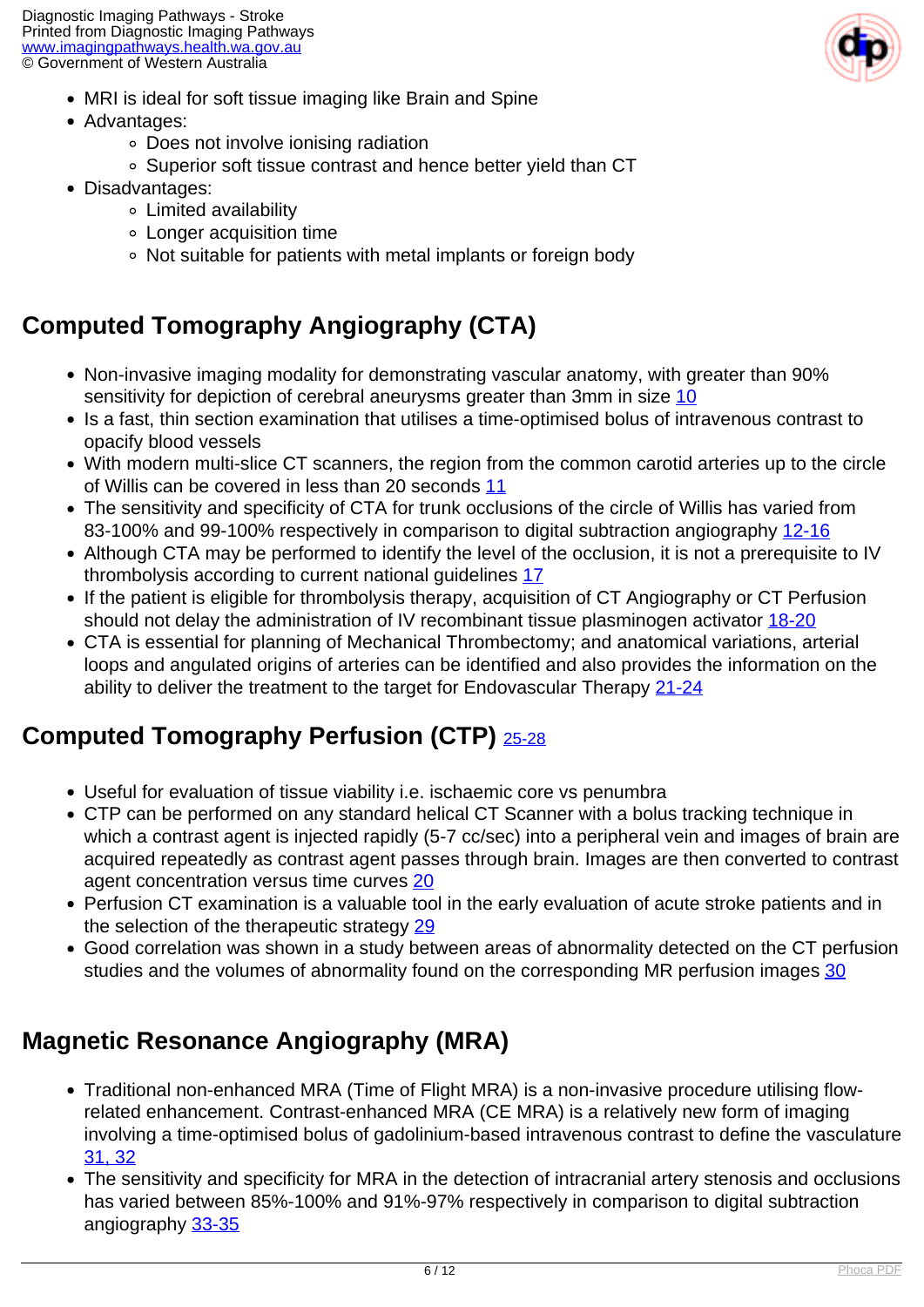

- Overall sensitivity for detection of cerebral aneurysms > 3mm is greater than 90%, which is similar to CTA [36, 37](index.php/imaging-pathways/neurological/stroke?tab=References#36)
- The use of MRA in combination with MRI + DWI for determining the vascular territory of ischaemic stroke has a sensitivity of 89%-100%, and positive predictive value of 95%-100% [38](index.php/imaging-pathways/neurological/stroke?tab=References#38)
- Limitations include: [39](index.php/imaging-pathways/neurological/stroke?tab=References#39)
	- MR scanners are not widely available
	- Overestimates the degree of arterial stenosis especially in high grade narrowing
	- Difficulties in depiction of distal and small vessels which is exacerbated in older patients
	- Limited sensitivity for the detection of small cerebral aneurysms (< 3mm)

# **Catheter Cerebral Angiogram**

- Digital Subtraction Angiography, the most widely used method of conventional catheter-based angiography, remains the gold standard for evaluating the cerebral vessels with regard to determining the degree of arterial stenosis and the presence of dissection, vasculopathy, vasculitis or occult lesion such as vascular malformation [40](index.php/imaging-pathways/neurological/stroke?tab=References#40)
- Provides information about collateral circulation and perfusion
- Rarely performed in acute setting due to availability of non-invasive modalities such as CTA and MRA
- $\bullet$  Involves risk of stroke (0.14 to 1 percent) and TIA (0.4 to 3 percent) [41, 42](index.php/imaging-pathways/neurological/stroke?tab=References#41)

# **Carotid Doppler Ultrasound**

- Recommended for all patients with carotid artery territory symptoms (e.g. amaurosis fugax, dysphasia) who would potentially be candidates for carotid re-vascularisation
- Screening modality of choice for the study of vessels involved in causing symptoms of transient ischaemic attacks [43, 44](index.php/imaging-pathways/neurological/stroke?tab=References#43)
- $\sim$ 87% sensitivity and  $\sim$ 75% specificity in identifying severe internal carotid artery stenosis [44, 45](index.php/imaging-pathways/neurological/stroke?tab=References#44)
- In some centres, Doppler ultrasonography is viewed as a screening test and patients with > 50% stenosis in the ipsilateral carotid artery with symptomatic disease are referred for further imaging in the form of MRA or CTA
- Advantages: non-invasive, relatively inexpensive and widely available
- Disadvantages
	- More "operator dependant" compared to other imaging modalities
	- Difficult to distinguish between 'trickle flow' seen in severe stenosis, and complete occlusion

# **Endovascular Treatment / Mechanical Thrombectomy**

- Mechanical treatments include the use of catheters to retrieve a thromboembolus that is occluding a cerebral artery
- Endovascular therapy has shown better outcomes as compared to IV thrombolysis alone when administered within 8 hours from ictus (some studies support up to 12 hours from ictus). [22,](index.php/imaging-pathways/neurological/stroke?tab=References#22) [46](index.php/imaging-pathways/neurological/stroke?tab=References#46)  Mechanical thrombectomy is best for large proximal intracranial occlusion such as M1 or proximal M<sub>2</sub> segment occlusions
- Mechanical thrombolytic devices can remove a clot in a matter of minutes, whereas pharmaceutical thrombolytics, even those delivered intra-arterially, may take as long as 2 hours to dissolve a thrombus [47, 48](index.php/imaging-pathways/neurological/stroke?tab=References#47)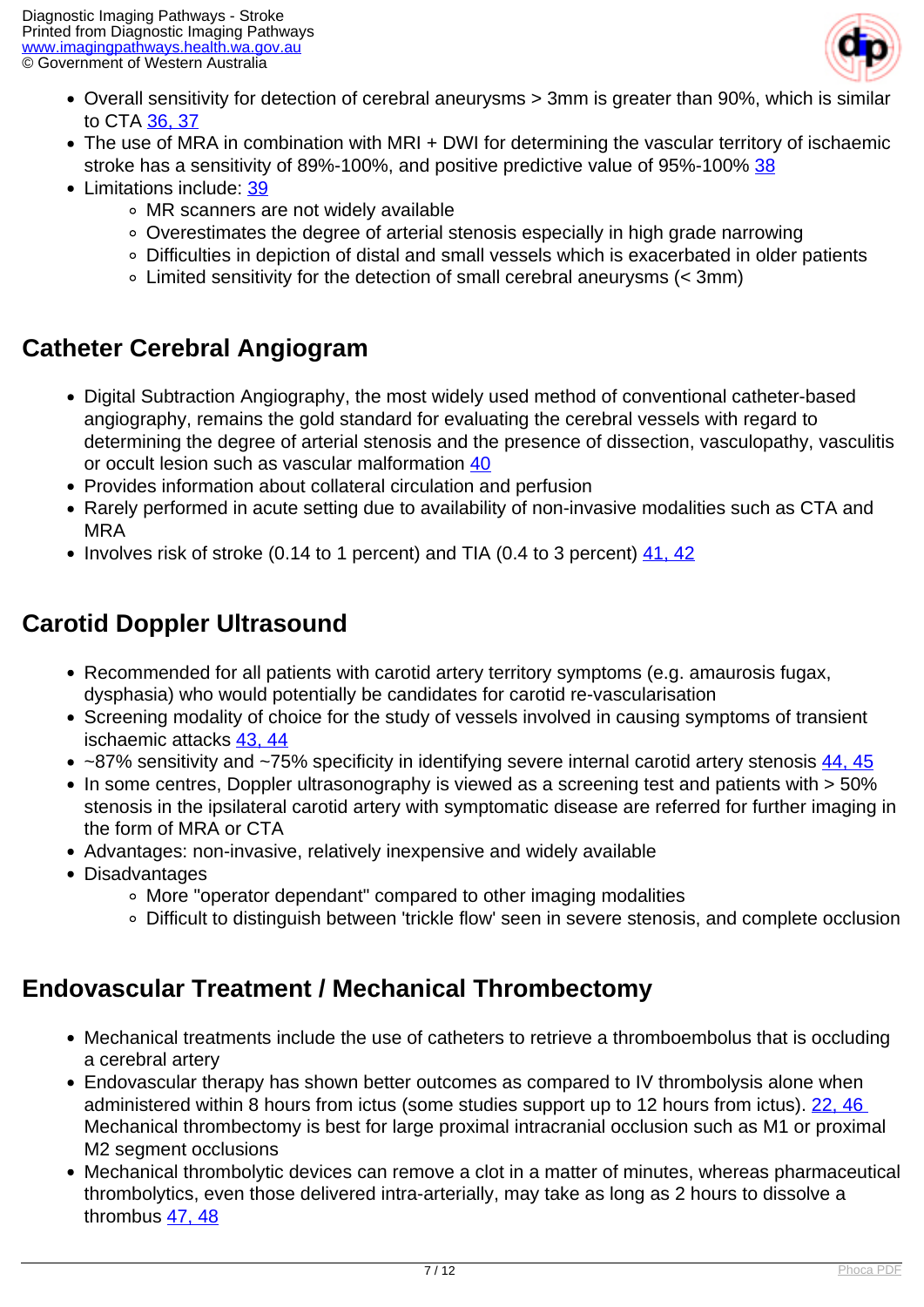

# **References**

### **Date of literature search: May 2016**

The search methodology is available on request. [Email](index.php/contact-us)

References are graded from Level I to V according to the Oxford Centre for Evidence-Based Medicine, Levels of Evidence. [Download the document](http://www.cebm.net/wp-content/uploads/2014/06/CEBM-Levels-of-Evidence-2.1.pdf)

- 1. Patel SC, Levine SR, Tilley BC, Grotta JC, Lu M, Frankel M, et al. **Lack of clinical significance of early ischemic changes on computed tomography in acute stroke.** JAMA. 2001;286(22):2830-8 (Level II Evidence). [View the reference](https://www.ncbi.nlm.nih.gov/pubmed/11735758 )
- 2. Schriger DL, Kalafut M, Starkman S, Krueger M, Saver JL **Cranial computed tomography interpretation in acute stroke: physician accuracy in determining eligibility for thrombolytic therapy.** JAMA. 1998;279(16):1293-7 (Level II Evidence). [View the reference](https://www.ncbi.nlm.nih.gov/pubmed/9565011 )
- 3. Grotta JC, Chiu D, Lu M, Patel S, Levine SR, Tilley BC, et al. **Agreement and variability in the interpretation of early CT changes in stroke patients qualifying for intravenous rtPA therapy.** Stroke; a journal of cerebral circulation. 1999;30(8):1528-33. (Level II Evidence). [View](https://www.ncbi.nlm.nih.gov/pubmed/10436095 ) [the reference](https://www.ncbi.nlm.nih.gov/pubmed/10436095 )
- 4. Wardlaw JM, Lewis SC, Dennis MS, Counsell C, McDowall M. **Is visible infarction on computed tomography associated with an adverse prognosis in acute ischemic stroke?** Stroke; a journal of cerebral circulation. 1998;29(7):1315-9. (Level III Evidence). View the reference
- 5. Vo KD, Lin W, Lee JM. **Evidence-based neuroimaging in acute ischemic stroke.**  Neuroimaging clinics of North America. 2003;13(2):167-83. (Review Article). View the reference
- 6. Truwit CL, Barkovich AJ, Gean-Marton A, Hibri N, Norman D. **Loss of the insular ribbon: another early CT sign of acute middle cerebral artery infarction.** Radiology. 1990;176(3):801-6 (Level III Evidence). [View the reference](https://www.ncbi.nlm.nih.gov/pubmed/2389039 )
- 7. Tomura N, Uemura K, Inugami A, Fujita H, Higano S, Shishido F. **Early CT finding in cerebral infarction: obscuration of the lentiform nucleus.** Radiology. 1988;168(2):463-7 (Level III Evidence). [View the reference](https://www.ncbi.nlm.nih.gov/pubmed/3393665 )
- 8. Tomsick T, Brott T, Barsan W, Broderick J, Haley EC, Spilker J, et al. **Prognostic value of the hyperdense middle cerebral artery sign and stroke scale score before ultraearly thrombolytic therapy.** AJNR American journal of neuroradiology. 1996;17(1):79-85. (Level II Evidence). [View the reference](http://www.ncbi.nlm.nih.gov/pubmed/8770253 )
- 9. Sanelli PC, Sykes JB, Ford AL, Lee JM, Vo KD, Hallam DK. **Imaging and treatment of patients with acute stroke: an evidence-based review.** AJNR American journal of neuroradiology. 2014;35(6):1045-51. (Review Article). [View the reference](http://www.ncbi.nlm.nih.gov/pubmed/23598836 )
- 10. Anderson GB, Steinke DE, Petruk KC, Ashforth R, Findlay JM. **Computed tomographic angiography versus digital subtraction angiography for the diagnosis and early treatment of ruptured intracranial aneurysms.** Neurosurgery. 1999;45(6):1315-20 (Level II Evidence). [View](https://www.ncbi.nlm.nih.gov/pubmed/10598698) [the reference](https://www.ncbi.nlm.nih.gov/pubmed/10598698)
- 11. Tomandl BF, Klotz E, Handschu R, Stemper B, Reinhardt F, Huk WJ, et al. **Comprehensive imaging of ischemic stroke with multisection CT.** Radiographics. 2003;23(3):565-92 (Review Article). [View the reference](https://www.ncbi.nlm.nih.gov/pubmed/12740462 )
- 12. Katz DA, Marks MP, Napel SA, Bracci PM, Roberts SL. **Circle of Willis: evaluation with spiral CT angiography, MR angiography, and conventional angiography.** Radiology. 1995;195(2):445-9 (Level II Evidence). View the reference
- 13. Knauth M, von Kummer R, Jansen O, Hahnel S, Dorfler A, Sartor K **Potential of CT angiography in acute ischemic stroke.** AJNR American journal of neuroradiology. 1997;18(6):1001-10. (Level II Evidence). [View the reference](https://www.ncbi.nlm.nih.gov/pubmed/9194425 )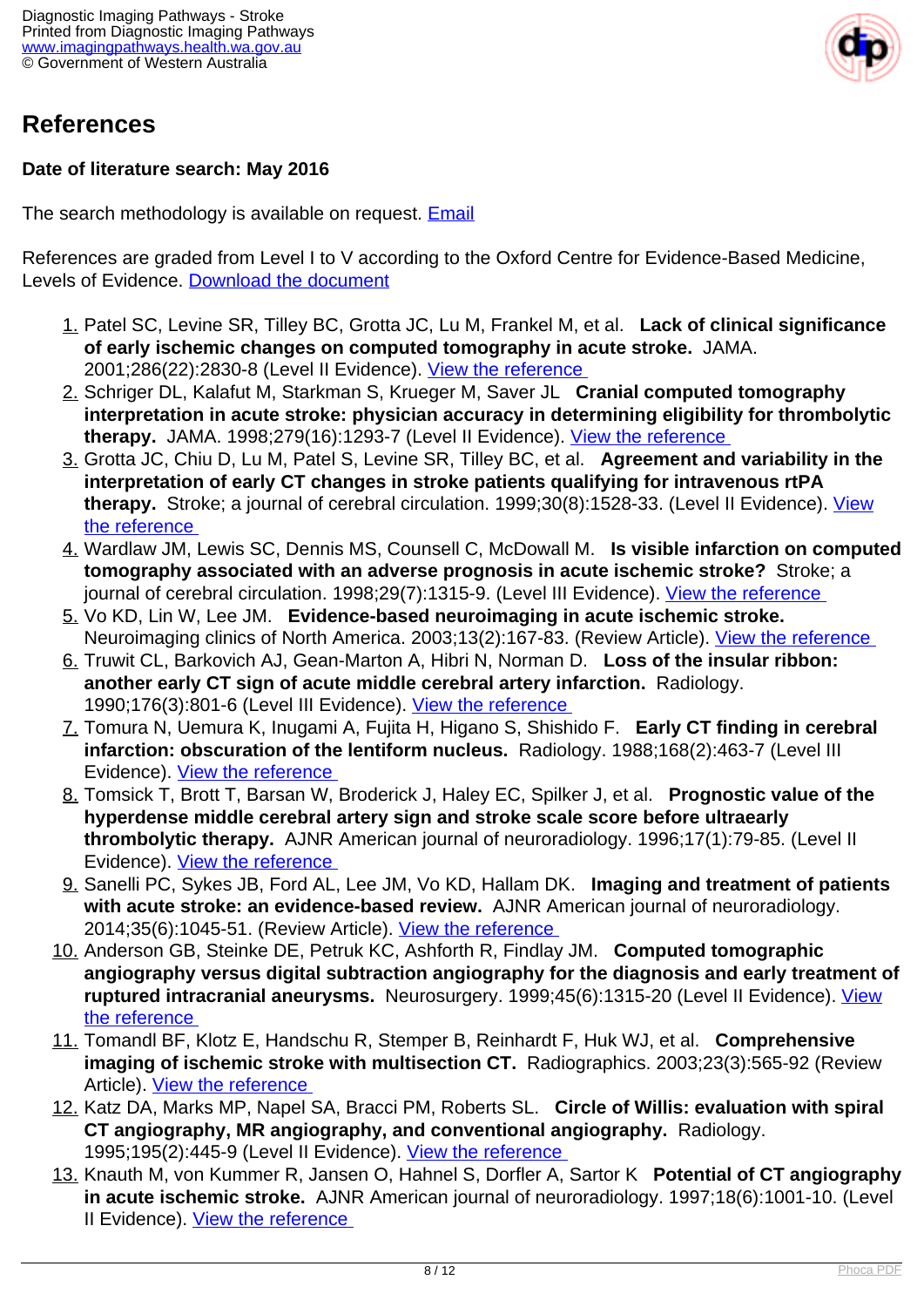

- 14. Shrier DA, Tanaka H, Numaguchi Y, Konno S, Patel U, Shibata D. **CT angiography in the evaluation of acute stroke.** AJNR American journal of neuroradiology. 1997;18(6):1011-20. (Level III Evidence). View the reference
- 15. Wildermuth S, Knauth M, Brandt T, Winter R, Sartor K, Hacke W. **Role of CT angiography in patient selection for thrombolytic therapy in acute hemispheric stroke.** Stroke; a journal of cerebral circulation. 1998;29(5):935-8. (Level III Evidence). [View the reference](http://www.ncbi.nlm.nih.gov/pubmed/9596238 )
- 16. Verro P, Tanenbaum LN, Borden NM, Sen S, Eshkar N. **CT angiography in acute ischemic stroke: preliminary results.** Stroke; a journal of cerebral circulation. 2002;33(1):276-8 (Level III Evidence). [View the reference](http://www.ncbi.nlm.nih.gov/pubmed/11779922 )
- 17. National Health and Medical Research Council, Australian Government. **Clinical guidelines for acute stroke management.** National Stroke Foundation 2010.(Guidelines). [View the reference](https://informme.org.au/guidelines/clinical-guidelines-for-stroke-management-2010 )
- 18. Wintermark M, Sanelli PC, Albers GW, Bello JA, Derdeyn CP, Hetts SW, et al **Imaging recommendations for acute stroke and transient ischemic attack patients: a joint statement by the American Society of Neuroradiology, the American College of Radiology and the Society of NeuroInterventional Surgery.** Journal of the American College of Radiology : JACR. 2013;10(11):828-32. (Guidelines). [View the reference](https://www.ncbi.nlm.nih.gov/pubmed/23907247 )
- 19. Gonzalez RG, Copen WA, Schaefer PW, Lev MH, Pomerantz SR, Rapalino O, et al. **The Massachusetts General Hospital acute stroke imaging algorithm: an experience and evidence based approach.** Journal of neurointerventional surgery. 2013;5 Suppl 1:i7-12. (Guidelines). [View the reference](https://www.ncbi.nlm.nih.gov/pmc/articles/PMC3623036 )
- 20. Vachha BA, Schaefer PW. **Imaging patterns and management algorithms in acute stroke: an update for the emergency radiologist.** Radiologic clinics of North America. 2015;53(4):801-26. (Review Article). [View the reference](https://www.ncbi.nlm.nih.gov/pubmed/26046512)
- 21. Devlin TG, Phade SV, Hutson RK, Fugate MW, Major GR, 2nd, Albers GW, et al. **Computed tomography perfusion imaging in the selection of acute stroke patients to undergo emergent carotid endarterectomy.** Annals of vascular surgery. 2015;29(1):125.e1-11. (Level III Evidence). [View the reference](https://www.ncbi.nlm.nih.gov/pubmed/25194548 )
- 22. Brinjikji W, Rabinstein A, Cloft HJ, Lanzino G, Kallmes DF. **Recently published stroke trials: what the radiologist needs to know.** Radiology. 2015;276(1):8-11 (Review Article). [View the](https://www.ncbi.nlm.nih.gov/pubmed/26101918 ) [reference](https://www.ncbi.nlm.nih.gov/pubmed/26101918 )
- 23. Menon BK, Demchuk AM. **Computed tomography angiography in the assessment of patients with stroke/TIA.** Neurohospitalist. 2011;1(4):187-99 (Review Article). [View the reference](http://www.ncbi.nlm.nih.gov/pubmed/23983855 )
- 24. Menon BK, Goyal M **Imaging paradigms in acute ischemic stroke: a pragmatic evidencebased approach.** Radiology. 2015;277(1):7-12 (Review Article). View the reference
- 25. Smith WS, Roberts HC, Chuang NA, Ong KC, Lee TJ, Johnston SC, et al. **Safety and feasibility of a CT protocol for acute stroke: combined CT, CT angiography, and CT perfusion imaging in 53 consecutive patients.** AJNR American journal of neuroradiology. 2003;24(4):688-90. (Level II Evidence). [View the reference](https://www.ncbi.nlm.nih.gov/pubmed/12695204 )
- 26. Knoepfli AS, Sekoranja L, Bonvin C, Delavelle J, Kulcsar Z, Rufenacht D, et al. **Evaluation of perfusion CT and TIBI grade in acute stroke for predicting thrombolysis benefit and clinical outcome.** Journal of neuroradiology Journal de neuroradiologie. 2009;36(3):131-7. (Level II Evidence). [View the reference](https://www.ncbi.nlm.nih.gov/pubmed/19062093 )
- 27. Lovblad KO, Baird AE. **Computed tomography in acute ischemic stroke.** Neuroradiology. 2010;52(3):175-87 (Review Article). [View the reference](https://www.ncbi.nlm.nih.gov/pubmed/19953234)
- 28. Thierfelder KM, von Baumgarten L, Baumann AB, Meinel FG, Helck AD, Opherk C, et al. **Penumbra pattern assessment in acute stroke patients: comparison of quantitative and nonquantitative methods in whole brain CT perfusion.** PLoS One. 2014;9(8):e105413 (Level III Evidence). [View the reference](https://www.ncbi.nlm.nih.gov/pubmed/25144396 )
- 29. Wintermark M, Reichhart M, Thiran JP, Maeder P, Chalaron M, Schnyder P, et al. **Prognostic accuracy of cerebral blood flow measurement by perfusion computed tomography, at the time of emergency room admission, in acute stroke patients.** Annals of neurology.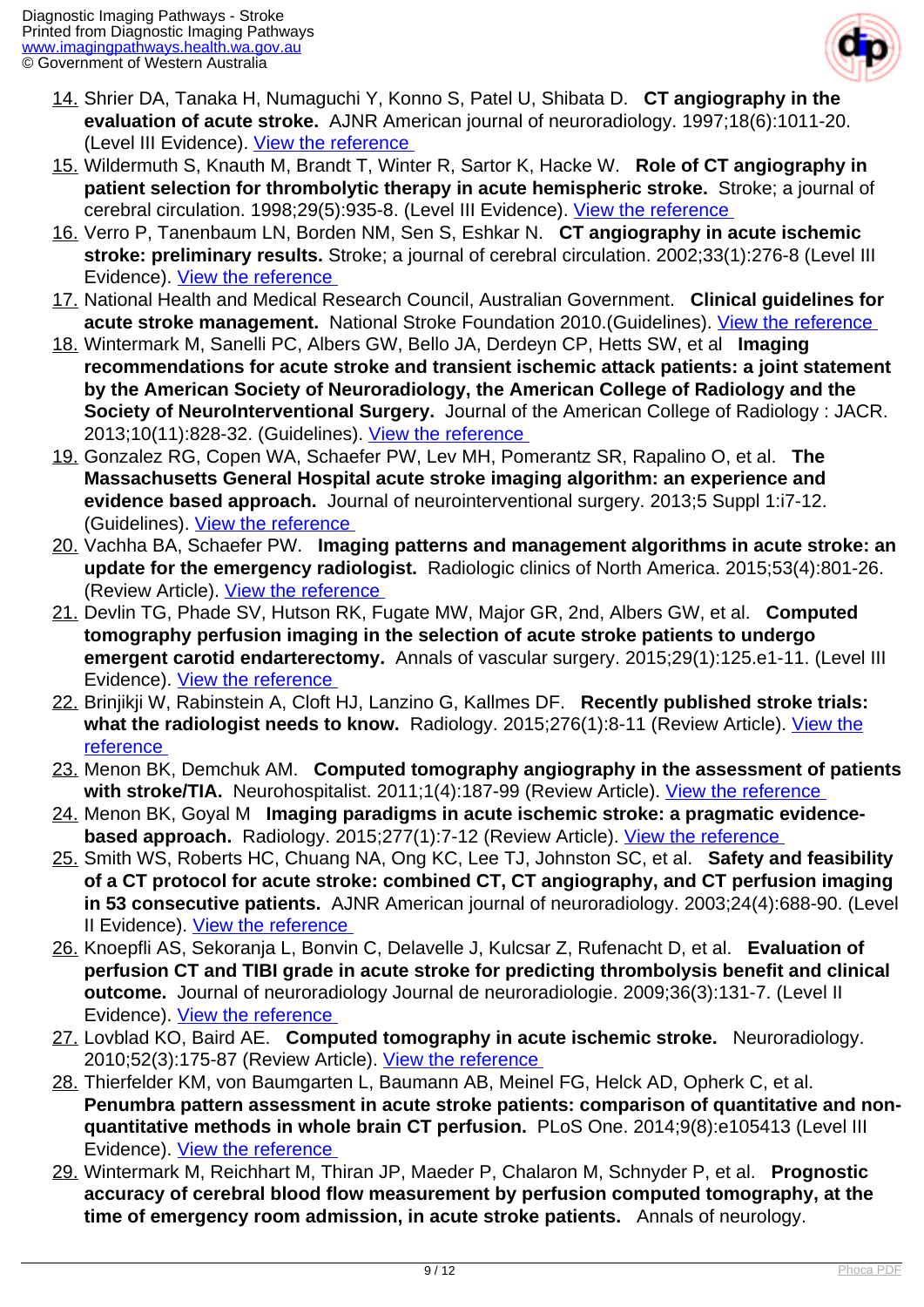

2002;51(4):417-32. (Level II Evidence). [View the reference](https://www.ncbi.nlm.nih.gov/pubmed/11921048 ) 

- 30. Wintermark M, Meuli R, Browaeys P, Reichhart M, Bogousslavsky J, Schnyder P, et al. **Comparison of CT perfusion and angiography and MRI in selecting stroke patients for acute treatment.** Neurology. 2007;68(9):694-7 (Level III Evidence). [View the reference](https://www.ncbi.nlm.nih.gov/pubmed/17325279 )
- 31. Sohn CH, Sevick RJ, Frayne R. **Contrast-enhanced MR angiography of the intracranial circulation.** Magnetic resonance imaging clinics of North America. 2003;11(4):599-614. (Review Article). View the reference
- 32. Clifton AG. **MR angiography** British medical bulletin. 2000;56(2):367-77. (Review Article). [View](https://academic.oup.com/bmb/article/56/2//303300/MR-angiography ) [the reference](https://academic.oup.com/bmb/article/56/2//303300/MR-angiography )
- 33. Hirai T, Korogi Y, Ono K, Nagano M, Maruoka K, Uemura S, et al. **Prospective evaluation of suspected stenoocclusive disease of the intracranial artery: combined MR angiography and CT angiography compared with digital subtraction angiography.** AJNR American journal of neuroradiology. 2002;23(1):93-101. (Level III Evidence). [View the reference](https://www.ncbi.nlm.nih.gov/pubmed/11827880 )
- 34. Korogi Y, Takahashi M, Mabuchi N, Miki H, Shiga H, Watabe T, et al. **Intracranial vascular stenosis and occlusion: diagnostic accuracy of three-dimensional, Fourier transform, timeof-flight MR angiography.** Radiology. 1994;193(1):187-93 (Level III Evidence). [View the](https://www.ncbi.nlm.nih.gov/pubmed/8090890 ) [reference](https://www.ncbi.nlm.nih.gov/pubmed/8090890 )
- 35. Stock KW, Radue EW, Jacob AL, Bao XS, Steinbrich W. **Intracranial arteries: prospective blinded comparative study of MR angiography and DSA in 50 patients.** Radiology. 1995:195(2):451-6 (Level III Evidence). View the reference
- 36. White PM, Teasdale EM, Wardlaw JM, Easton V. **Intracranial aneurysms: CT angiography and MR angiography for detection prospective blinded comparison in a large patient cohort.**  Radiology. 2001;219(3):739-49 (Level II Evidence). [View the reference](http://www.ncbi.nlm.nih.gov/pubmed/11376263 )
- 37. White PM, Wardlaw JM, Easton V. **Can noninvasive imaging accurately depict intracranial aneurysms? A systematic review.** Radiology. 2000;217(2):361-70 (Level I Evidence). [View the](http://www.ncbi.nlm.nih.gov/pubmed/11058629 ) [reference](http://www.ncbi.nlm.nih.gov/pubmed/11058629 )
- 38. Lee LJ, Kidwell CS, Alger J, Starkman S, Saver JL. **Impact on stroke subtype diagnosis of early diffusion-weighted magnetic resonance imaging and magnetic resonance angiography.** Stroke; a journal of cerebral circulation. 2000;31(5):1081-9. (Level III/IV Evidence). [View the reference](https://www.ncbi.nlm.nih.gov/pubmed/10797169 )
- 39. Korogi Y, Takahashi M, Nakagawa T, Mabuchi N, Watabe T, Shiokawa Y, et al. **Intracranial vascular stenosis and occlusion: MR angiographic findings.** AJNR American journal of neuroradiology. 1997;18(1):135-43. (Level III Evidence). View the reference
- 40. Latchaw RE, Alberts MJ, Lev MH, Connors JJ, Harbaugh RE, Higashida RT, et al. **Recommendations for imaging of acute ischemic stroke: a scientific statement from the American Heart Association.** Stroke; a journal of cerebral circulation. 2009;40(11):3646-78. (Guidelines). [View the reference](https://www.ncbi.nlm.nih.gov/pubmed/19797189 )
- 41. Johnston DC, Chapman KM, Goldstein LB **Low rate of complications of cerebral angiography in routine clinical practice.** Neurology. 2001;57(11):2012-4 (Level III Evidence). [View the](http://www.ncbi.nlm.nih.gov/pubmed/11739818 ) [reference](http://www.ncbi.nlm.nih.gov/pubmed/11739818 )
- 42. Willinsky RA, Taylor SM, TerBrugge K, Farb RI, Tomlinson G, Montanera W. **Neurologic complications of cerebral angiography: prospective analysis of 2,899 procedures and review of the literature.** Radiology. 2003;227(2):522-8 (Level II Evidence). View the reference
- 43. Kent KC, Kuntz KM, Patel MR, Kim D, Klufas RA, Whittemore AD, et al **Perioperative imaging strategies for carotid endarterectomy. An analysis of morbidity and cost-effectiveness in symptomatic patients.** JAMA. 1995;274(11):888-93 (Level III Evidence). [View the reference](https://www.ncbi.nlm.nih.gov/pubmed/7674503 )
- 44. Nederkoorn PJ, Mali WP, Eikelboom BC, Elgersma OE, Buskens E, Hunink MG, et al. **Preoperative diagnosis of carotid artery stenosis: accuracy of noninvasive testing.** Stroke; a journal of cerebral circulation. 2002;33(8):2003-8. (Level II Evidence). View the reference
- 45. Blakeley DD, Oddone EZ, Hasselblad V, Simel DL, Matchar DB. **Noninvasive carotid artery testing. A meta-analytic review.** Annals of internal medicine. 1995;122(5):360-7. (Level I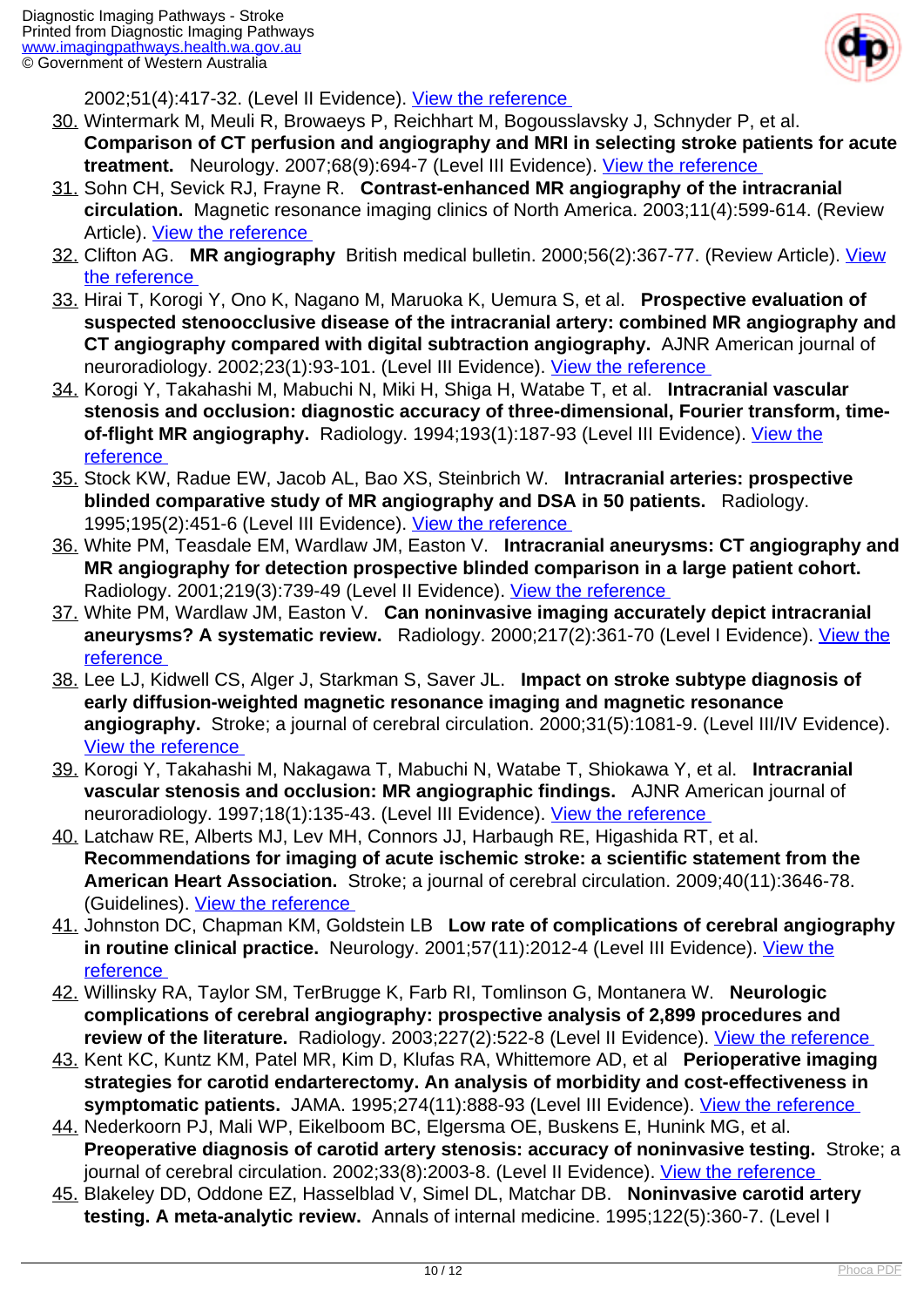

Evidence). [View the reference](http://www.ncbi.nlm.nih.gov/pubmed/7847648 ) 

- 46. Goyal M, Menon BK, van Zwam WH, Dippel DW, Mitchell PJ, Demchuk AM, et al. **Endovascular thrombectomy after large-vessel ischaemic stroke: a meta-analysis of individual patient data from five randomised trials.** Lancet (London, England). 2016;387(10029):1723-31. (Level I Evidence). [View the reference](https://www.ncbi.nlm.nih.gov/pubmed/26898852 )
- 47. Berlis A, Lutsep H, Barnwell S, Norbash A, Wechsler L, Jungreis CA, et al. **Mechanical thrombolysis in acute ischemic stroke with endovascular photoacoustic recanalization.**  Stroke; a journal of cerebral circulation. 2004;35(5):1112-6. (Level III Evidence). [View the](http://www.ncbi.nlm.nih.gov/pubmed/15017011 ) [reference](http://www.ncbi.nlm.nih.gov/pubmed/15017011 )
- 48. Furlan A, Higashida R, Wechsler L, Gent M, Rowley H, Kase C, et al. **Intra-arterial prourokinase for acute ischemic stroke. The PROACT II study: a randomized controlled trial. Prolyse in Acute Cerebral Thromboembolism.** JAMA. 1999;282(21):2003-11 (Level II Evidence). [View the](http://www.ncbi.nlm.nih.gov/pubmed/10591382 ) [reference](http://www.ncbi.nlm.nih.gov/pubmed/10591382 )

# **Information from this website Information from the Royal**

**Information for Consumers**

|                                                                                                                                                                             | <b>Australian and New Zealand</b><br><b>College of Radiologists' website</b> |
|-----------------------------------------------------------------------------------------------------------------------------------------------------------------------------|------------------------------------------------------------------------------|
|                                                                                                                                                                             |                                                                              |
| <b>Consent to Procedure or Treatment</b>                                                                                                                                    | <b>Angiography</b>                                                           |
| <b>Radiation Risks of X-rays and Scans</b><br><b>Computed Tomography (CT)</b><br><b>Computed Tomography (CT) Angiography</b><br><b>Magnetic Resonance Angiography (MRA)</b> | <b>Computed Tomography (CT)</b>                                              |
|                                                                                                                                                                             | <b>Contrast Medium (Gadolinium versus</b><br>lodine)                         |
|                                                                                                                                                                             | <b>Gadolinium Contrast Medium</b>                                            |
| <b>Magnetic Resonance Imaging (MRI)</b>                                                                                                                                     | <b>Iodine-Containing Contrast Medium</b>                                     |
|                                                                                                                                                                             | <b>Magnetic Resonance Imaging (MRI)</b>                                      |
|                                                                                                                                                                             | <b>Radiation Risk of Medical Imaging During</b><br><b>Pregnancy</b>          |
|                                                                                                                                                                             | <b>Radiation Risk of Medical Imaging for</b><br><b>Adults and Children</b>   |
|                                                                                                                                                                             |                                                                              |

## **Copyright**

© Copyright 2016, Department of Health Western Australia. All Rights Reserved. This web site and its content has been prepared by The Department of Health, Western Australia. The information contained on this web site is protected by copyright.